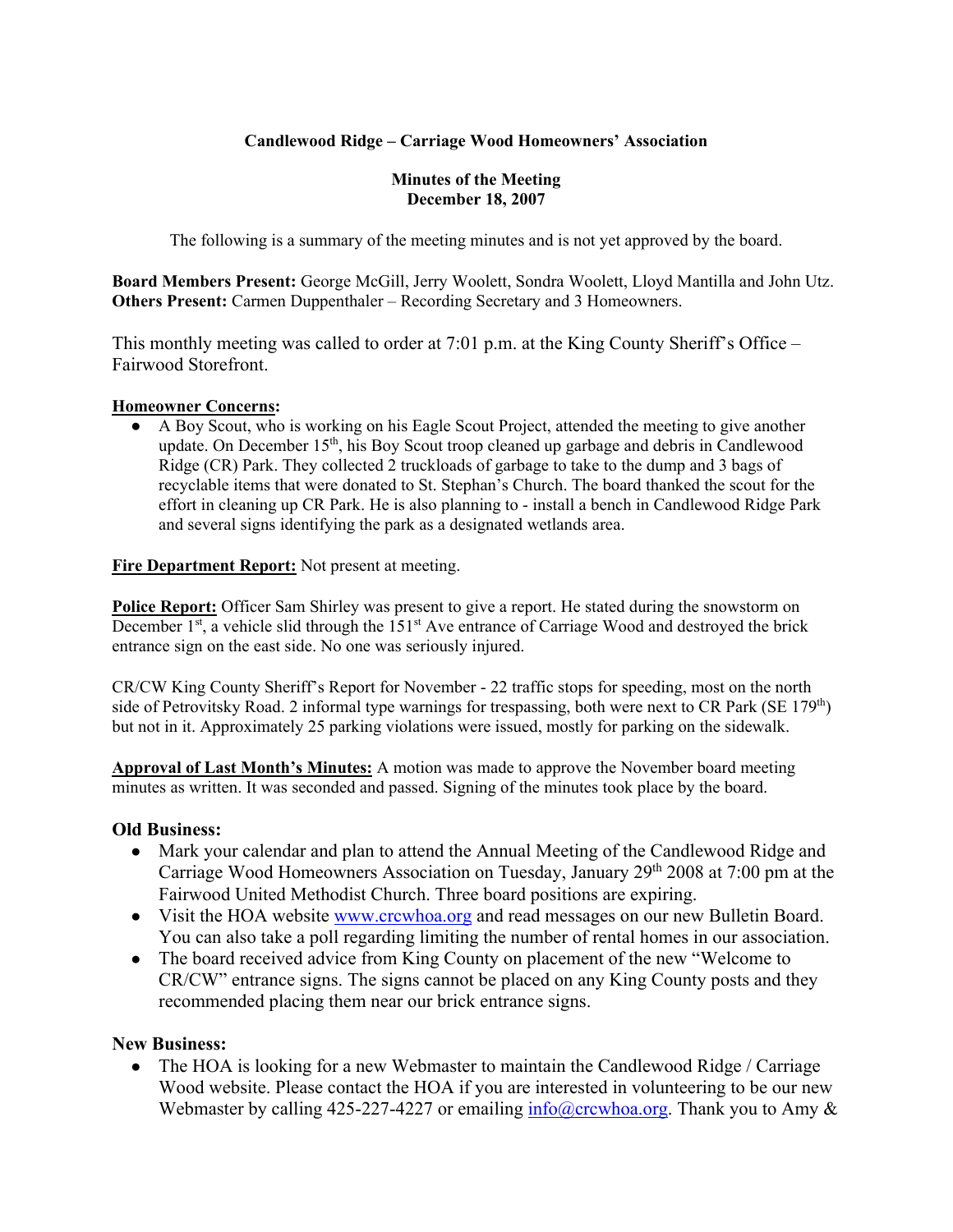Paul McElroy for their services of creating and maintaining our HOA website for the past couple years. The volunteer time they have donated has been greatly appreciated!

### **Common Areas Report:**

- A treetop, which broke in a recent windstorm and was leaning against a fence of a homeowner bordering Carriage Wood Park, was removed. Several fencing slats were purchased and provided to the homeowner to repair their broken slats.
- A homeowner bordering Candlewood Ridge Park contacted the HOA about a potentially dangerous tree along their property line. After measuring the area, it was determined the tree is partially on the homeowners and HOA property. The homeowner has agreed to pay half the cost of removing the tree. Estimates are being sought.

**Architectural Report:** No new ACC requests were submitted since last month's meeting.

One warning letter was sent out to a homeowner in Candlewood Ridge for an unapproved roof.

As a reminder, it is the homeowner's responsibility, not the contractor, to insure an ACC request form signed by the homeowner is submitted and approval received prior to commencing external home improvement projects. The ACC has up to 30 days to respond to an ACC request but tries to respond much sooner. It is recommended that if a response to an ACC request has not been received within two weeks, the homeowner contact the ACC Chairperson via email at architecture@crcwhoa.org or by leaving a voice message at 425-227-4227. ACC request forms can be found in the Fairwood Flyer or on the HOA website at www.crcwhoa.org. *Please do not contact the ACC Chairperson via a home phone number.* Thank you.

**Complaints Negotiations Report:** Since last meeting, 2 new complaints were received. 28 additional complaints are pending and are in the complaints process. 15 complaints were closed and closure/thank you letters were mailed out. 8 residents are currently accruing fines for being non-compliant.

Types of ongoing complaints for December 2007 are:

- 5 House
- 5 Yard
- 1 Home Business
- 5 Vehicles
- $1 Animal$

It was noted, 28 different homeowners originated the 86 complaints that were submitted in 2007.

As a reminder, all complaints must be received in writing and signed by the author. Your name, address and phone number must be included on the written complaint so the HOA can notify you that the issue is being addressed. You may then mail your complaint to the HOA address at P.O. Box 58397, Renton, WA, 98058. The HOA will keep confidential, to the full extent of the law, all personal information that is submitted, including the complainant's name. Complaint forms can also be found on the HOA website at www.crcwhoa.org.

**Legal and Insurance Report:** A brief update was given regarding the encroachment issue of a bordering homeowner at Carriage Wood Park. The HOA legal department continues to move forward with collecting fees associated with restoration of the effected area.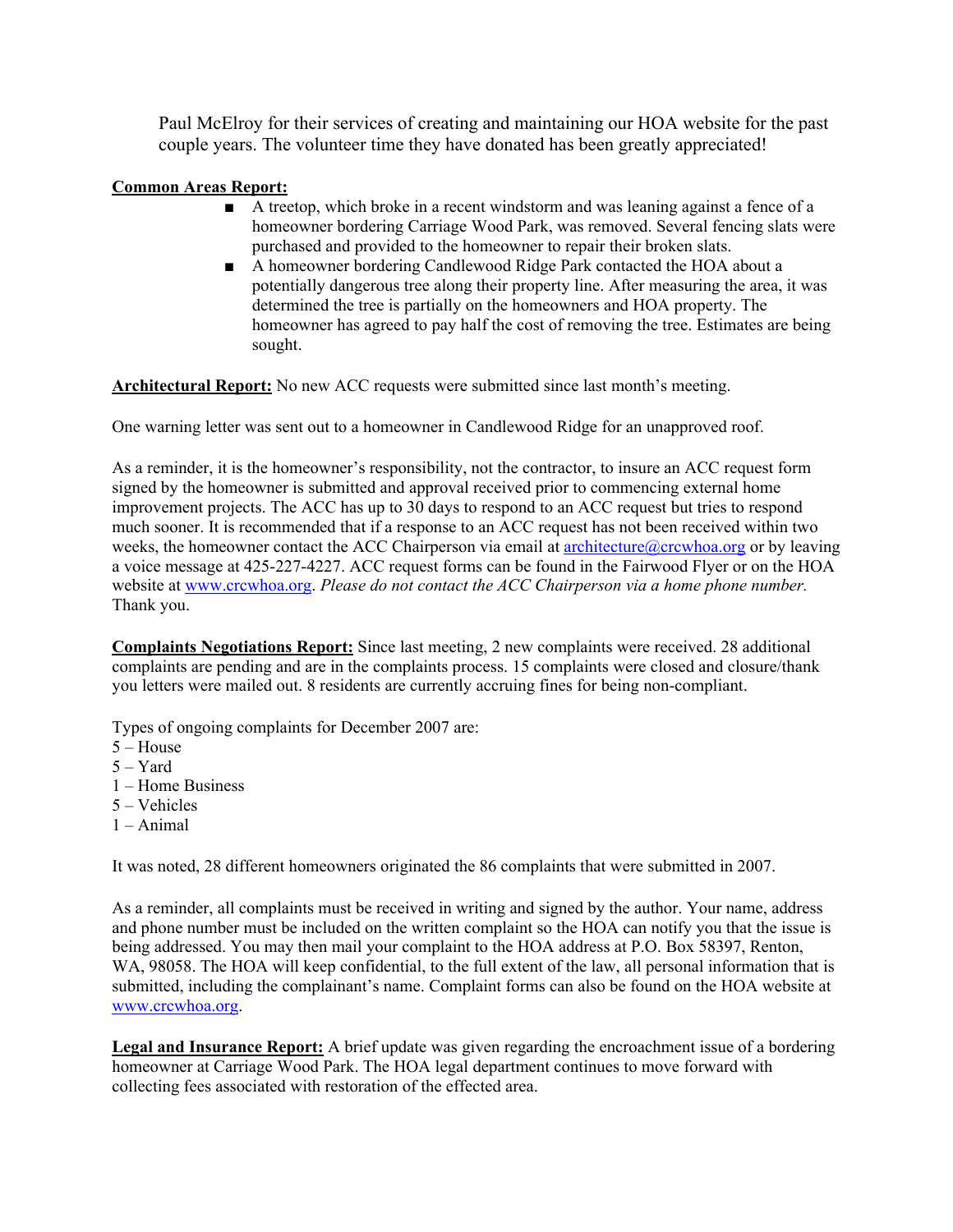**Treasurer's Report:** A summary of the financial statement was given. While we have gone over budget in some categories we are under budget in others. Based upon projected expenses for the rest of the year, it is expected the HOA will be under budget by about \$6000. Slightly over \$4600 of the projected dues income has not been received as of the end of November. However, over \$1000 of this amount has subsequently been received and deposited. Overall the HOA should have a small surplus in our general operating budget for 2007.

An invoice has not yet been received for Sheriff's patrol for the month of November. Currently patrolling is being limited to 18 hours per month.

Due to an unexpected increase in providing the Fairwood Flyer to all homeowners and residents, the projected budget for 2008 has been revised to reflect this change. A motion was made to approve the revised 2008 budget as presented. It was seconded and passed by the board. The 2008 budget will be presented at the annual meeting in January.

The HOA Treasurer is currently working on a HOA financial policy guideline document and a revised delinquent dues collection policy to aid the HOA in being consistent in our financial responsibilities. When completed, the documents will be provided for board's review. There are currently 40 homeowners that are delinquent in paying their HOA homeowner dues and are now accruing interest on the unpaid balances. In addition, liens have been filed when appropriate and as required by our CC&R's.

#### **Committee Reports: Rules & Regulation (R&R) Committee –** Nothing new to report.

**Park Usage Committee** – No report this month.

**Capital Improvement Committee** – Nothing new to report.

**The Welcoming Committee** – If you are new to the neighborhood and would like an HOA information packet, call the HOA phone number at (425) 227-4227 and leave a voice message or send an email request to info@crcwhoa.org.

**Block Watch Committee** – If you are interested in resurrecting this important committee please contact the HOA. Volunteers for block watch captains are needed. (425) 227-4227. You can also call the King County Sheriff's Office Fairwood location at (206) 296-3846 to get information on setting up a Block Watch Program.

**Special Topics:** Visit our Website and contact the HOA via Email at: Web - www.crcwhoa.org Email – info@crcwhoa.org

A motion was made to adjourn the meeting at 8:19 p.m.

## **Next Board Meetings:**

- January 15, 2008
- *January 29, 2008 – ANNUAL MEETING at Fairwood United Methodist Church, 7pm*
- $\bullet$  February 19, 2008
- March 18, 2008

Meetings are usually held at **7:00 p.m.** at the Sheriff's Office, Albertson's Shopping Center.